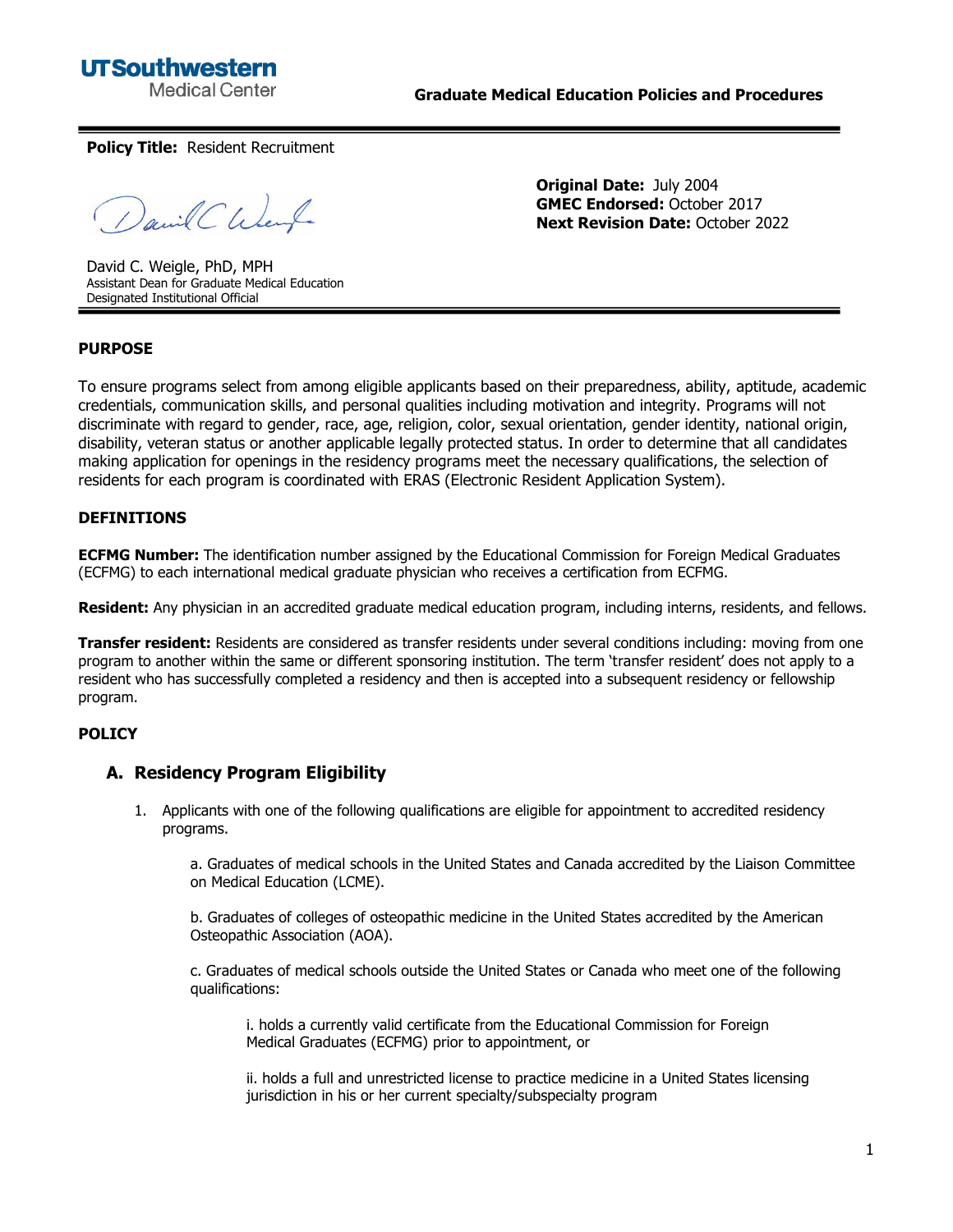# **UTSouthwestern**

**Medical Center** 

### **Graduate Medical Education Policies and Procedures**

- 2. All prerequisite post-graduate clinical education required for initial entry or transfer into ACGME-accredited residency programs must be completed in ACGME-accredited residency programs, or in Royal College of Physicians and Surgeons of Canada (RCPSC)- accredited or College of Family Physicians of Canada (CFPC) accredited residency programs located in Canada. Residency programs must receive verification of each applicant's level of competency in the required clinical field using ACGME or CanMEDS Milestones assessments from the prior training program.
- 3. A physician who has completed a residency program that was not accredited by ACGME, RCPSC, or CFPC may enter an ACGME-accredited residency program in the same specialty at the PGY-1 level and, at the discretion of the program director at the ACGME-accredited program may be advanced to the PGY-2 level based on ACGME Milestones assessments at the ACGME-accredited program. This provision applies only to entry into residency in those specialties for which an initial clinical year is not required for entry.

#### **B. Eligibility Requirements – Fellowship Programs 1. ACGME-Accredited Fellowship Programs**

Physicians eligible for entry into ACGME-accredited fellowship programs must have completed an ACGMEaccredited residency program in an appropriately related specialty prior to enrollment as a fellow.

All required clinical education for entry into ACGME-accredited fellowship programs must be completed in an ACGME-accredited residency program, or in an RCPSC-accredited or CFPC- accredited residency program located in Canada. Exceptions to this requirement may be granted in accordance with ACGME program requirements and/or approval of the Graduate Medical Education Committee (GMEC).

## **2. Non-ACGME-Accredited Fellowship Programs**

Physicians eligible for entry into non-ACGME-accredited fellowship programs must be:

- a. Graduates of a medical school in accordance with Section A.1 above; and
- b. Graduates of a residency program substantially equivalent to an ACGME-accredited residency program in the related core specialty.

# C. **Passage of Medical Licensing Examinations**

Physicians eligible for entry into any UT Southwestern GME program must demonstrate appropriate compliance with the UTSW GME Passage of Medical Licensing Examinations policy.

# **D. Resident Selection**

a. Programs will select from among eligible applicants based on their preparedness, ability, aptitude, academic credentials, communication skills, and personal qualities such as motivation and integrity. Programs will not discriminate with regard to gender, race, age, religion, color, sexual orientation, gender identity, national origin, disability, or veteran status.

b. Where available, programs should participate in an organized matching program, such as the National Resident Matching Program (NRMP), San Francisco Match or Urology Match.

# **E. Reasonable accommodations**

Reasonable accommodations will be made to facilitate employment opportunities for those individuals who are physically or mentally disabled. Such accommodations may include job restructuring, part-time or modified work schedules, work site alterations, acquisition or modification of equipment or devices, and qualified readers or interpreters.

# **F. Resident's Transferring**

a. Before accepting a resident who is transferring from another program, the program director must obtain written or electronic verification of previous educational experiences and a summative competency-based performance evaluation of the transferring resident.